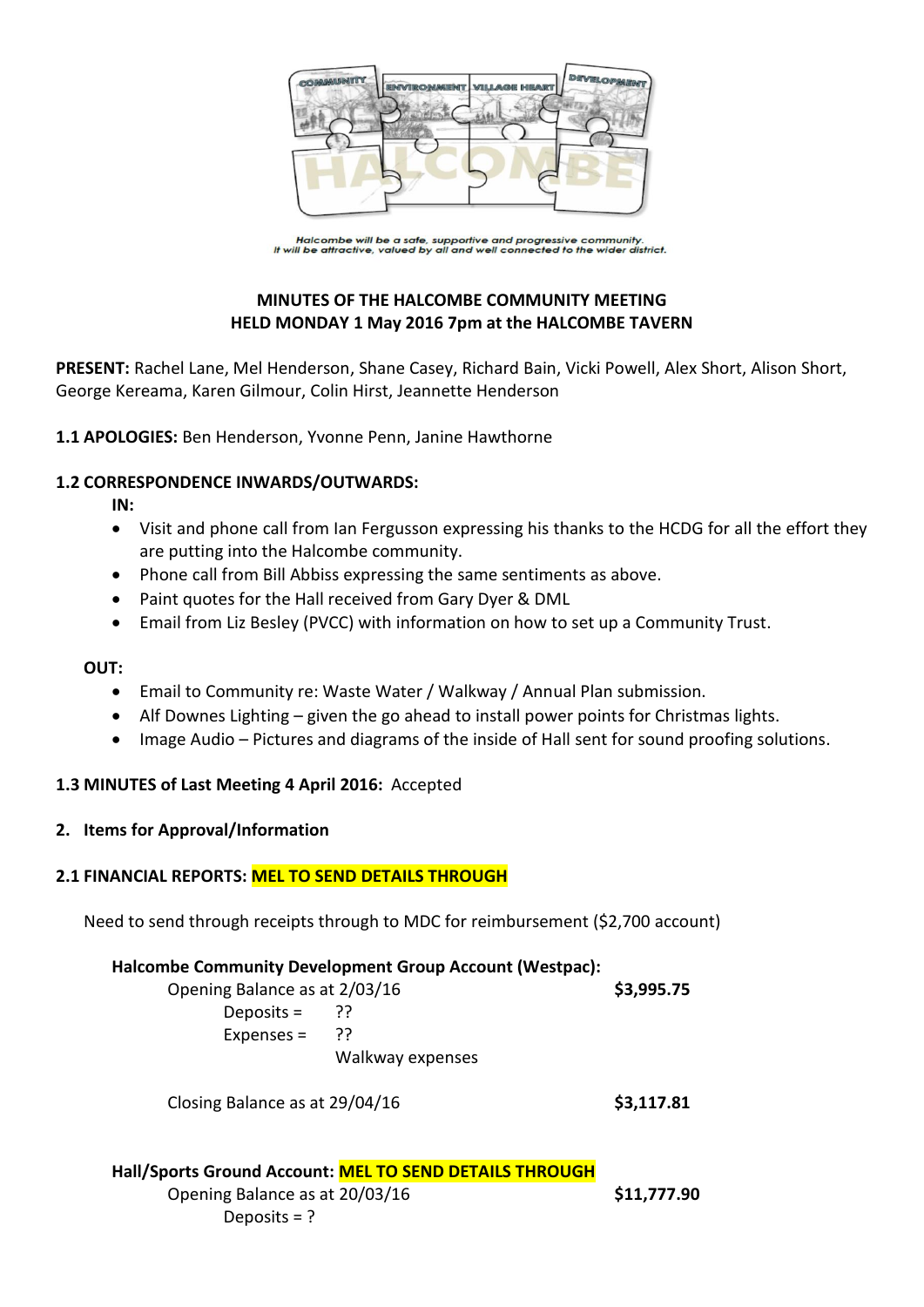Expenses = ?

Closing Balance as at 29/04/16 **\$11,777.90**

# **2.2 COUNCIL REPORT: Cr Shane Casey**

- Makino Pool NOW CLOSED opening June 2016
- Hiwinui Community group is now functioning. David Stuart (Hiwinui) may have some trees available for planting.
- Approval of Plan 55 Infrastructure Public notification for hearing is still to come.
- Annual Plan hearing start next week w/c 10 May 2016.
- New CEO to start at 10am on Monday 9<sup>th</sup> May 2016.
- HCDG thanked for submitting on Plan 55,56 & 58.
- Cr Casey has received a lot of feedback on the Halcombe ANZAC Day commemorations Feilding Herald report of 100 guests was incorrect, more like 300.
- Freshwater 2016 focus on Rural Communities.
- Waste Water submission is going through HCDG have made comment that more time is required to review the documents. NOTE: if large documents are to be sent out by Council via email – notification is required as not everyone has the capacity to open the documents.
- City Care is now an MDC in-house facility

## **3. Other Business**



## **3.1 Community**

## **Calendar for 2016:**

- Midyear Fundraiser June 2016
- Christmas Carols Dec 2016
- Waitangi Day Feb 2017

## 1. **Walkway Opening & Family Fun Day:**

 A big thank you for the Walkway Readiness team (Richard, Vicki and Paul H) and Mel for the entertainment & catering. An awesome day was had by all.

## **2. Anzac Day** – **Richard**

- A big thank you to all of the ANZAC committee. What a fantastic day!
- Thank you to Cr Shane Casey for his speech.
- Thanks to Brendon Deere for the fly-over of Spitfire (can we donate for fuel?)
- Thanks to the Mayor for her letter/speech.

## **3. Mid Winter Fund Raiser – Saturday 25th June 2016 Mel**

- Sit down meal with Catering and a draw card
- Quiz / Skit / Auction / Singer-musician / Theme?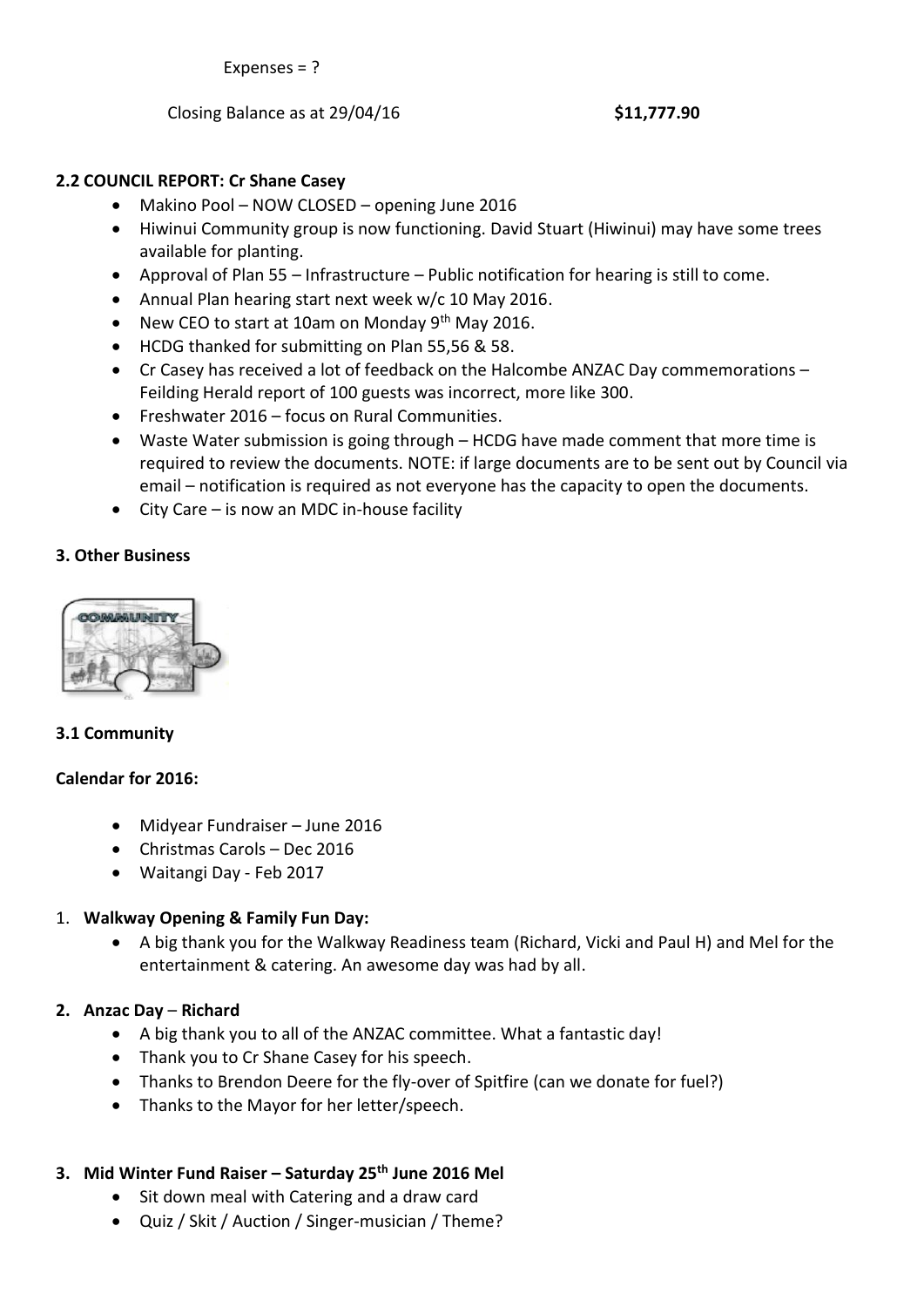- Cost \$50 /60 catering for 3 course meal. Need to get quotes.
- Need to check if All Blacks are playing that date...

| <b>Action Summary</b>                                             | Person responsible     | <b>Minutes</b><br>date |
|-------------------------------------------------------------------|------------------------|------------------------|
| <b>COMMUNITY</b>                                                  |                        |                        |
| Halcombe community Civil Defence strategy: still                  | Sue                    | Feb 2014               |
| progressing                                                       |                        |                        |
| <b>Soldier History: WWII</b>                                      | Richard + Jeannette    | May 2014               |
| Picture from Vicki: We need to decide where to put this.          | Mel / All              | <b>July 2014</b>       |
| <b>Community Calendar:</b> Dates need to be loaded into it $+$ it | All to feed-in dates + | Aug 2014               |
| published on the website.                                         | Rachel to load         |                        |
| Website: Halcombe ID and MDC phone number to be                   | Rachel                 | March 2014             |
| added                                                             |                        |                        |
| Thank you cards: Need to be printed.                              | Rachel                 | <b>March 2016</b>      |



#### **3.2 Environment**

#### **Walkway**

Completed and open!

#### **Drains**:

HCDG has submitted on the Levin Street & Stanway Road entrance to CBD drains.

#### **Spraying**

- Needs spraying as weeds have started growing on the path Vicki has started
- Paul Hughes happy to do spraying if HCDG provides spray. Accepted.

## **Health & Safety**

- New H & S laws include Volunteers
- Working Bees going forward need to have the new H&S laws implemented.
- Purchase White Board for HAZARD list & a quantity of High Viz jackets. Approved. Rachel to organise.
- All jobs on Council land and buildings now need a Transaction # and a call out (i.e. not just done by volunteers without MDCs knowledge).

| <b>Action Summary</b>                                    | Person responsible    | <b>Minutes</b><br>date |
|----------------------------------------------------------|-----------------------|------------------------|
| <b>ENVIRONMENT</b>                                       |                       |                        |
| Thank you plaque: Rachel to organise a plaque for RAL to | Rachel                | Sept 2014              |
| go on their "sponsorship wall". - Needs to be put up     |                       |                        |
| Remove last few BMX mounds.                              | Richard / Paul Hughes |                        |

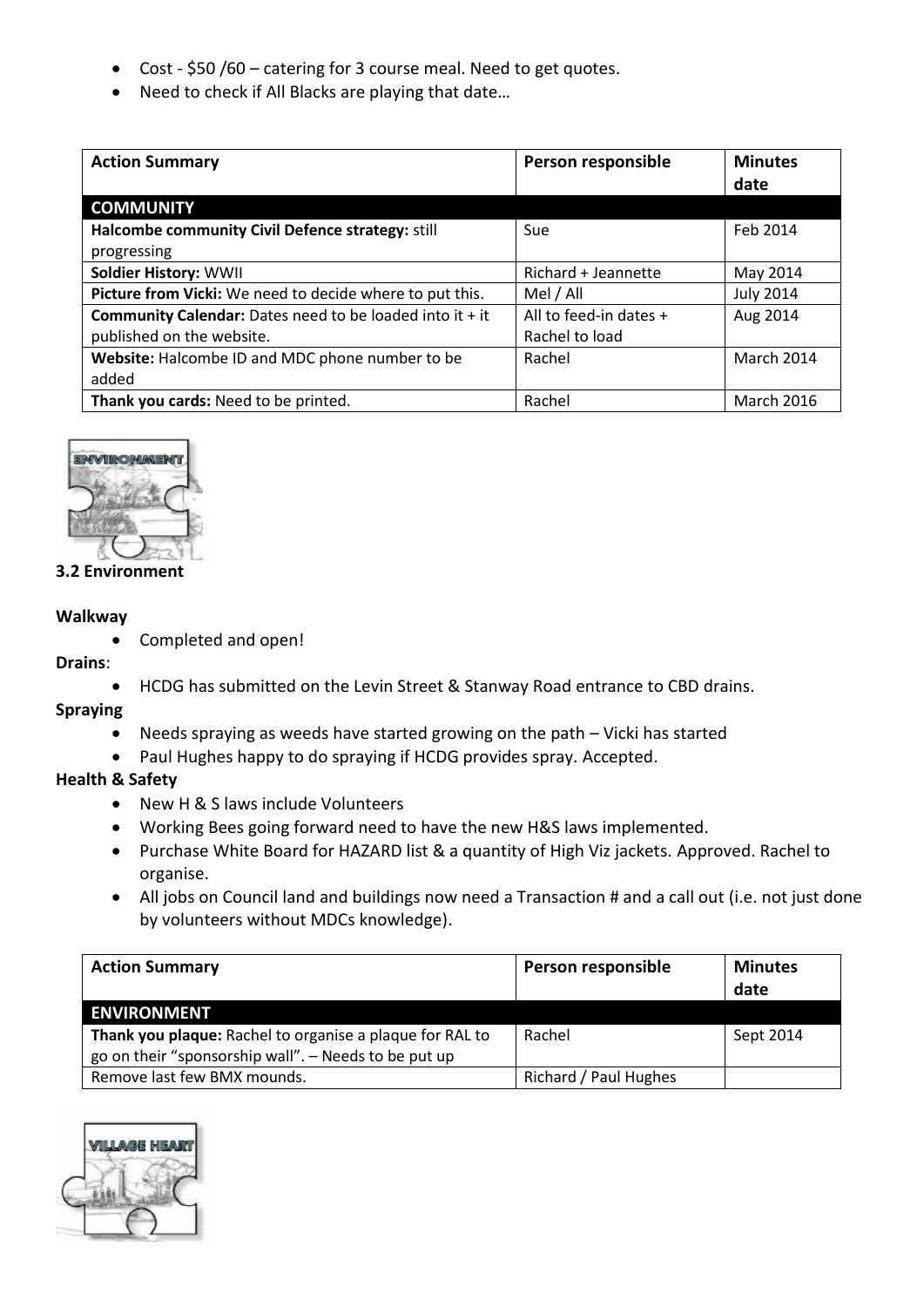## **3.3 Village Heart**

- Wasps from Hall window sill have gone and have now reappeared in the doorway.
- Jeff to sort out getting Domain fence done (invoices need to be in to MDC by 15<sup>th</sup> June for materials).
- Local person available to do some PD work he is a painter so will get him to do Tennis shelter.

## **Hall and Sports ground**

- Hall painting quotes received fom Gary Dyer and DML. MDC will pay \$1000 towards the cost of what we decide to get done (needs to be invoiced by 15<sup>th</sup> June).
	- Supper area = \$2,059.22(GD) \$2,708.00 (DML) which is a priority. All agreed to go with Gary Dyer's quote and do Supper Room only (\$1,000 from MDC + \$1,059.22 from HCDG)
	- Bar and Toilets can wait
- We need a Transaction # for the chimney in the hall check if fire still able to be used and if not get it blocked off.
- We need a Transaction # for getting the tennis courts fence repaired.
- Hall roof still needs repairing. Rachel/Mel to contact Rachel Carr re: who is supposed to organising for this to be done.
- Terms of Ref Jeannette to amalgamate the 2 documents and circulate to everyone.

| <b>Action Summary</b>                                      | Person responsible        | <b>Minutes</b>   |
|------------------------------------------------------------|---------------------------|------------------|
|                                                            |                           | date             |
| <b>VILLAGE HEART</b>                                       |                           |                  |
| Signage for Toilets: Jeff to put this up.                  | Jeff Lane                 | Mar 2014         |
| Charitable entity: Establish what we need.                 | Shane Casey/Rachel        | Feb 2015         |
| <b>HALL/SPORTS GROUND</b>                                  |                           |                  |
| Policy for accessing Hall/Sports Ground funds: Application | Rachel                    | Feb 2016         |
| form to be completed.                                      |                           |                  |
| Carpet for supper room area: Quote required for this.      | Mel                       | <b>July 2014</b> |
| New Vinyl for Toilets: Quote required                      | Mel                       | Aug 2014         |
| Hall furniture: Replace with lighter tables and chairs     | Mel/Karen/Rachel/Jeanette | Aug 2014         |
| Hall curtain: Needs to be gotten off Wayne and altered.    | Rachel / Mel              | April 2015       |
| Playground water pooling: Richard to look at it.           | <b>Richard Bain</b>       | April 2015       |
| Loading ramp to be built                                   | Working bee               | Dec 2015         |
| Time line for cemetery land $-$ is there an expected date  | <b>Brent Limmer</b>       | Dec 2015         |
| when we will lose use of it/some of it?                    |                           |                  |



**3.4 Development**

- Letters re: renewal of the 5 year consent has been sent to all users of the waste-water scheme. The committee needs to understand how the waste-water scheme works to enable an educated call to be made about whether the current system is the best long term sustainable sloution (environmentally and ecomincally)
- We need a Transaction # for getting centre lines put on the rise on Willoughby Street and the long grass on the corner of Willoughby and Levin Street (makes it dangerous for turning from